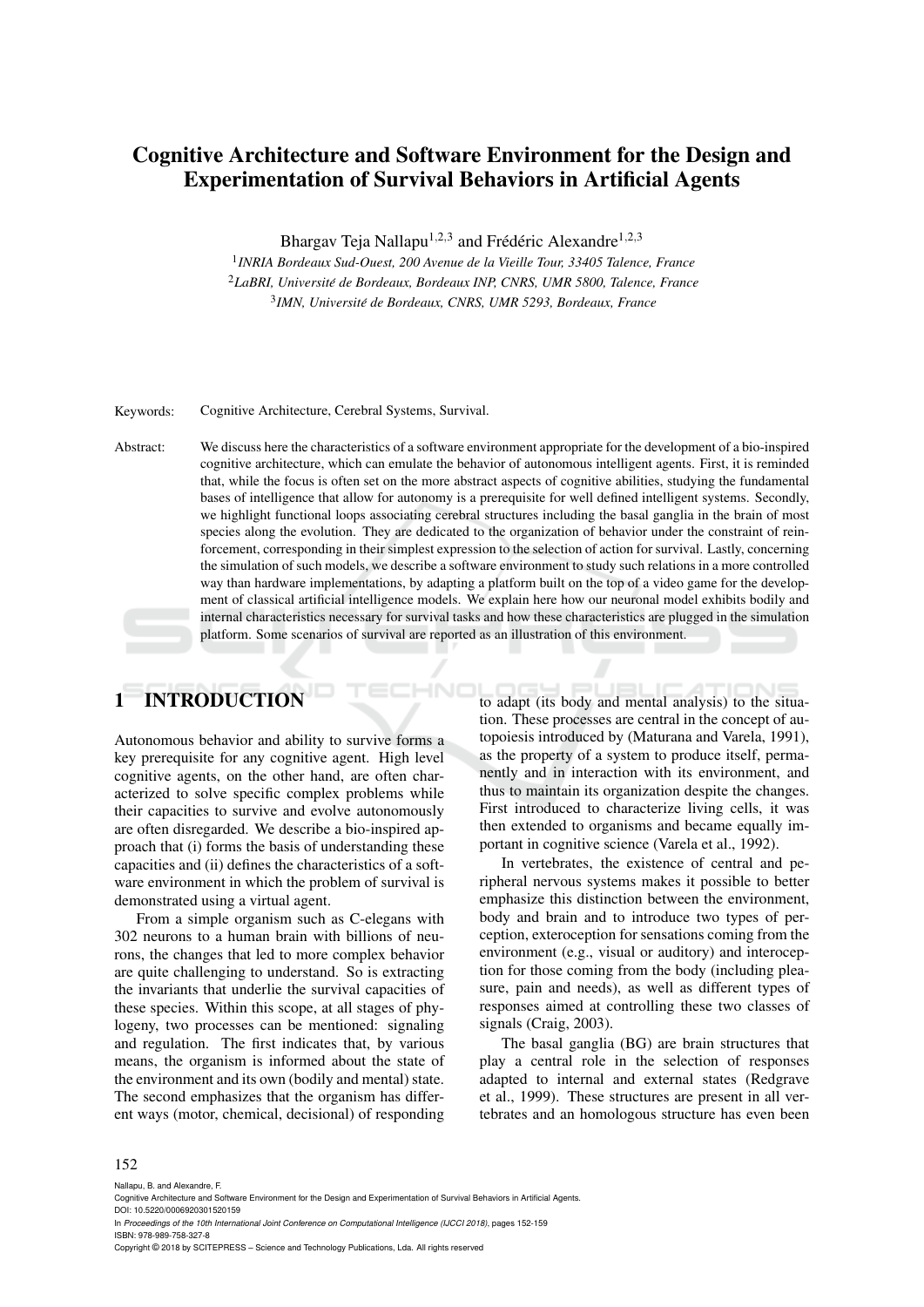found in arthropods (Strausfeld and Hirth, 2013), with similar neuronal activities and connectivity allowing behavioral regulation. This structural consistency across species makes them core structures within survival neural loops and we will therefore present these structures in more detail in the next section.

Developing models of bio-inspired neuronal architectures for survival functions is challenging at multiple levels because the focus is usually set in neuronal models on local perceptual analyses or cognitive functions associated with direct performance measures. It is sometimes difficult to distinguish the general principles that aim at survival of autonomous systems. The same is true for the software and hardware systems used to implement and evaluate these architectures. They are generally oriented towards solving specific complex and sometimes abstract problems, particularly in the context of Artificial Intelligence (Stoeter and Papanikolopoulos, 2005).

In the rest of this paper, we present a bio-inspired neuronal model of loops involving the BG and its implementation and experimentation using a software platform dedicated to video games. The key point, here, is to demonstrate to which extent this arrangement is relevant to account for some fundamental mechanisms of agent behavior related to survival and to observe and manipulate them experimentally. The joint use of these systems showcases several survival scenarios and provides a road-map for future works.

SCIENCE AND TECHNOL

# 2 A FUNCTIONAL DESCRIPTION OF THE BASAL GANGLIA LOOPS

The basal ganglia (BG) are a set of interconnected sub-cortical nuclei, organized in loops with many other brain structures (Parent and Hazrati, 1995), as elaborated here. These loops are described as parallel and segregated (Alexander et al., 1986) because they correspond to distinct and related territories of the structures involved, and because they are structurally similar (in terms of involved neural populations and connectivity), suggesting that the same kind of processing is applied generically to different information.

The association of (interoceptive or exteroceptive) sensations with (internal or external) responses is sometimes straightforward and a simple sensorimotor structure is enough to trigger the response. But the involvement of BG is essential when the selection of the response (e.g., goal or action) is based on ambivalent or uncertain criteria (Floresco, 2015).

In the experiments reported in this paper, we consider four loops as identified in primates in (Alexander et al., 1986), involving different regions of the Striatum, the largest nucleus of the BG. The first two loops are called limbic and are based on interoceptive information. They are organized around the selection of the goal of the behavior, according to its motivational value, in response to perceived needs or according to its hedonic value. The other two are called sensori-motor and they process exteroceptive information. They are organized around the motor behavior allowing to reach the goal, according to its spatial position (orientation) or according to the physical characteristics involved (handling). We refer to these four loops by the question each loop attempts to answer, detailed as follows.

- 1. The *Why* loop selects the current motivation (satisfying hunger or thirst in our task) from the interoception of needs and possibly the costs of actions. The motivation is expressed in the anterior cingulate cortex (ACC) and the loop also associates the ventral striatum (the core of the nucleus accumbens), lateral hypothalamus and insula for interoception.
- 2. The *What* loop selects the goal according to the preferences (e.g., gustative preferences, quantity), innate or acquired and represented in the amygdala. Preferences are expressed in the orbitofrontal cortex (OFC) and the loop also combines the ventral striatum (the shell of the nucleus accumbens), amygdala and insula for gustative interoception. The goal object can be consumed if it is directly available, otherwise it will become the goal for the spatial and temporal organization of the behavior.
- 3. The *Where* loop considers the spatial location of the goal and selects the orientation behavior relevant to face it, which can concern eye movement as well as body orientation, as also observed in the superior colliculus. The orientation strategy is expressed in the Frontal Eye Field (FEF) in the frontal cortex and the loop also combines the dorsolateral striatum, the parietal cortex and the superior colliculus.
- 4. The *How* loop supports the latest postural adjustments when the goal is attainable, by simply reducing the distance or possibly manipulating the object before consuming it. This concerns the motor areas, the parietal cortex and the dorsolateral striatum.

This functional description highlights that the generic processing of response selection by the BG is ascribed in a generic loop, also associating the frontal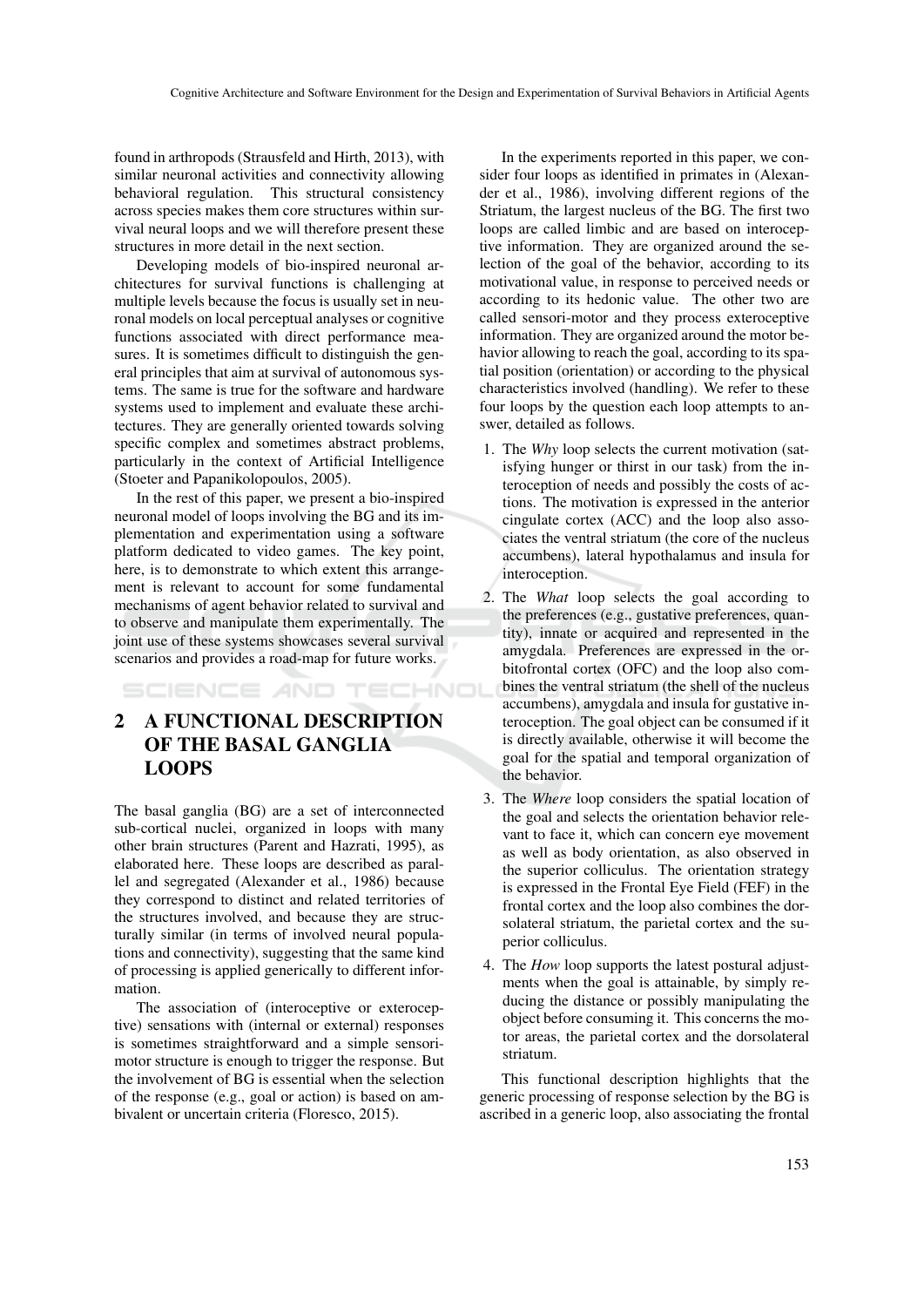cortex, sub-cortical and cortical sensory structures as shown in figure 1.

We now describe the implementation of the loops in a bio-inspired neuronal model and use them to emulate a survival behavior in a simulation platform. From a technical point of view, the description of the tasks accomplished by each loop reveals certain characteristics that are not conventionally considered in neural models (e.g. notions of motivation or goal). Furthermore, implementation in a video game simulator requires dedicated specifications (e.g. bodily characteristics, bodily needs and biological constraints). We address these requirements in the design and implementation of the system.

In addition, we have so far discussed each behavioral loop individually, whereas describing the possible association and interactions of these loops is a major topic in neuroscience (Haber et al., 2000). In the case of survival tasks like the one we demonstrate, we can particularly wonder how to model the functional interaction between these loops and if different forms of survival strategies (e. g. goal-driven or stimulusdriven) can be performed on this basis. The latter question forms one of the open problems in computational neuroscience (Daw et al., 2005), thus motivating our digital experiments.

#### 3 IMPLEMENTING A MODEL OF BG LOOPS **AND TECHNO**

As highlighted in the previous section, although each loop addresses a different issue, the principle behind the operations of these loops appears quite generic in terms of their physical connectivity and computational dynamics. In this perspective, several generic computational neuronal models of BG loops have been proposed (Gurney et al., 2001; Guthrie et al., 2013; Hazy et al., 2006). These neuronal models exploit several pathways observed between the nuclei of the BG to implement the decisional process, with a globally excitatory (direct) pathway for selecting the best response and other inhibitory pathways (hyperdirect or indirect) that will penalize inappropriate responses. The BG implementation in our model description is directly inspired from the 'Go-No Go' process implemented in (Hazy et al., 2006) for the decision process. Above mentioned models also agree on the critical role of neuromodulators, in particular dopamine, in updating contextual associations according to the prediction errors. We do not consider this aspect in the current implementation and will address it in further work.

Based on this computational formalism, we im-

plemented the four loops discussed in section above, each in the form of a generic loop. A loop is formed between 3 components (see Figure 1), with the input information coming to the sensory module of the loop (blue component). This sensory information will elicit possible actions in the frontal module (green component). These actions will compete until one is selected and triggered. Basically, this selection is made by BG (red component), also informed by the sensory context. We will see below that the selection process might also involve the influence of other loops. When an action is triggered, it remains active with a sustained activity until some sensory information is received, informing about the end of the action.

From a more practical point of view, in each loop, the processing happens in the following stages, in a given small time interval - *information acquisition*, *action evaluation and selection* and *sustained activation by feedback control*. For each loop *(i)* acquire sensory information through exteroception and interoception, *(ii)* evaluate alternative responses, select the most appropriate one and set the corresponding goal, and finally *(iii)* sustain the activation of the response by a constant feedback until the goal has been achieved.

This generic mechanism of response maintenance and goal monitoring is an important aspect of our computational model, implemented in each loop. Selecting a response to be executed means defining a sensory state that must be achieved (the goal). As a consequence, the rule of response execution is implemented as a sustained activation of the response which terminates, thanks to a feedback mechanism, when the goal is met. As it is elaborated in the section *Scenarios*, the goal is not always reached simply by activating the response, but sometimes requires other responses and secondary goals to be defined, still within the same generic mechanism. To implement this, we define a *desired* state of activation for goals that asks for additional responses until it becomes *actual*.

To give a more concrete understanding of the information processed in each loop, we stick to the very simple example that will be developed below, describing the connection of the model to an experimentation platform and the unfolding of survival scenarios. In this example, the agent is given two needs (representing thirst and hunger), each as a variable to maintain between bounds to survive. It can also detect and possibly reach objects (representing food and drinks).

In that context, the two limbic loops can be defined as follows. The *Why* loop is responsible for the selection of the need. It receives sensory information about the levels of need through interoception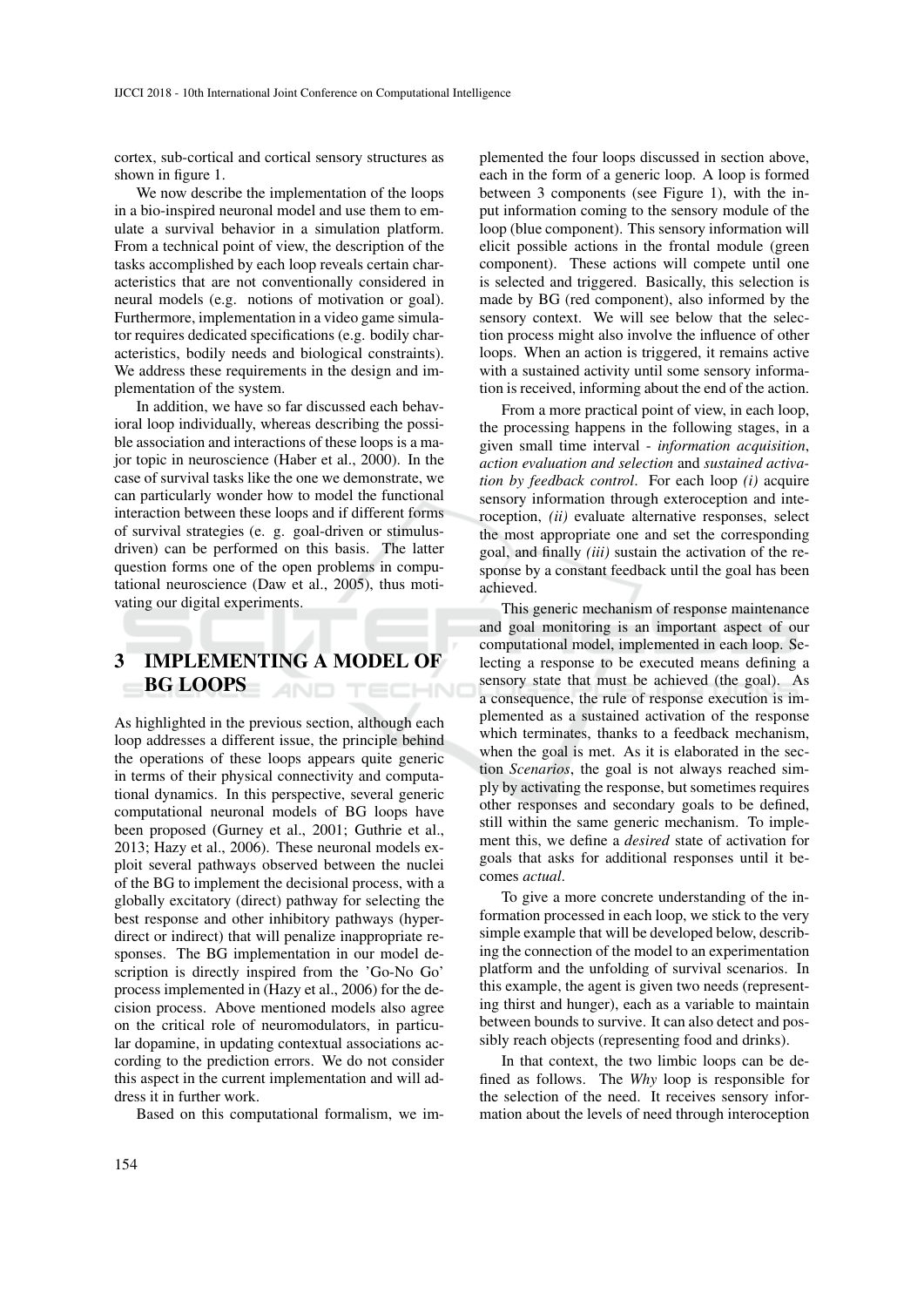and about the kinds of objects perceived by exteroception. Responses it can trigger correspond to the decision to go for food or drink, until the need is satisfied (by consuming upon reaching). The *What* loop is responsible for the selection of an object. It receives sensory information about the levels of preference through interoception and about the identity of the objects perceived by exteroception. Responses it can trigger correspond to the decision to select one object until the object is reached.

Similarly, the two sensori-motor loops can be defined, still using the same framework, as follows. The *Where* loop is responsible for the orientation of the agent in space. It receives the azimuth of each object perceived by exteroception and when one is selected, triggers a movement of orientation which stops when the agent is facing the object. The *How* loop is responsible for the reaching of an object. It receives the distance to each object it is facing by exteroception and when one is selected, it moves forward until the object is reached.

Before describing how these loops can be associated in organized behavior, we present the Malmo platform used for the experimentations and describe the connection of the platform to the cerebral model of loops.



Figure 1: Implementation of two classes of generic loops in the model. In both the classes, a blue component represents a region from Sensory Cortex, green represents a region from Frontal cortex and the red BG represents the corresponding sub-cortical BG nuclei involved in the loop. A black component, Information (through *Interoception* or *Exteroception*) feeds the blue component of the sensory cortex which propagates it to both the Frontal Cortical regions and the BG. (a) generic limbic loop - based on which the *What?* and *Why?* loops are implemented. (b) generic sensori-motor loop - based on which, the *Where?* and *How?* loops are implemented.

# 4 THE MALMO PLATFORM

Minecraft is a well-known video game, with a block based 3D world, allowing virtual exploration, resource gathering, and including survival task scenarios, this for a single or multiple players. It has been adapted for a systemic neuroscience simulation platform called 'Virtual Enaction'. Later, an experimentation platform called Malmo was built on the top of Minecraft (Johnson et al., 2016), and is dedicated to support research in various AI related areas. Malmo allows to incorporate various models of reinforcement learning, planning and related problems into the Minecraft game environment, ranging from a basic Q-learning algorithms on a single agent to more collaborative and competitive strategies among multiple agents.

The advancements in the research on intelligent systems and their behavior requires to be able to test, study and visualize the models in a more elaborative setting, as opposed to the traditional symbolic representations and numerical experimentations. Given the complexity of the survival task that we target to demonstrate, it is considerably difficult to choose the right kinds and number of attributes to be encoded in the model. Malmo, exploiting the power of Minecraft environment, precisely provides such great convenience to study our model of generic loops. Here, since our goal is to explain the dynamics of emergence of the behavior using and organizing the loops defined in the model presented above, we use only a specific set of Malmo features that are adapted according to the task and the model. We have designed on the top of Malmo a minimal software layer to accommodate our adaptations concerning the interoceptive and exteroceptive attributes relevant to the survival task.

Particularly, Malmo provides a set of attributes representing the vital characteristics of the agent. We have built on them more precise variables relevant to the task together with their functional dynamics, as a part of the software layer. Similarly, the adaptations related to the agent's vision and the sensori-motor responses can be conveniently implemented using the related features of Malmo. These attributes in conjunction with our adaptations concisely explain the generic dynamics in the loops as a result of which several behaviors emerge. Furthermore, it is interesting to observe that Malmo invariantly supports demonstrating these different behaviors with no or minimal changes to itself but only from the changes in the state of the agent or that of the environment.

In the rest of this section, we explain the attributes of Malmo that we have used in the context of the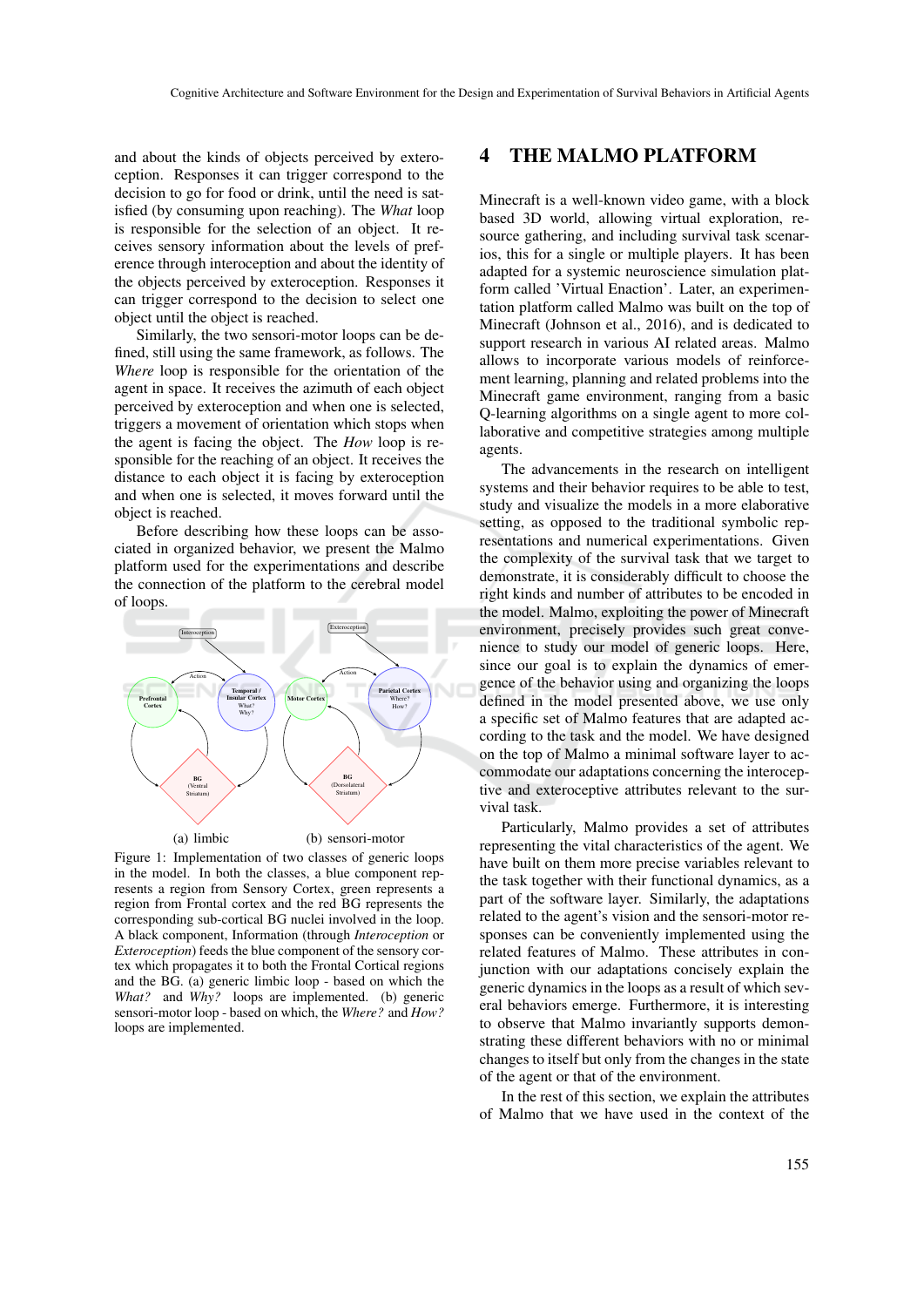survival task. In the subsequent section, we describe the additional software layer with the adaptations that also demonstrates the embodiment of the agent.

*World.* This is the environment in which an agent is free to move around and explore, besides other objects (*items*) present in it. It is a simplified environment of the Minecraft world, designed to have a complete control on the external objects, and simple enough to understand the causal relationships with respect to the simulated agent behavior. It is 3 dimensional, allowing the items to be at a height above the ground and allowing the agent(s) to jump if necessary. The ground (*floor*) is defined in terms of blocks which have properties like texture, type and color. Such block properties like the color play the role of the environment *context*. In behavioral scenarios like fear learning or fear extinction, the *context* is a useful attribute because it adds an extra dimension to processing the stimulus information and attributes a preferential relevance to it (either from previous learning or from memory).

*Agent.* Malmo allows multiple agents to interact simultaneously in a given environment. An agent, at any given point of time, has access to its vital variables like *life*, its current position and its current orientation with respect to the *World*. Like in the case of an animal, the variables are affected by the external world - for e.g, components like *fire* or an *attack* could reduce *life*. In the context of our task, we consider only a single agent.

*Items* Malmo provides a list of *items* that can be procedurally placed in the environment. When the *items* are in the configured vicinity of the agent, the positions and the orientations of the *items* are available for the agent. Each item can be configured with a certain *reward* value at the beginning of the task. As a part of a task, the *reward* can be awarded to the agent, either for collecting the *item* or *discarding* it. There are several such items, from which we use *apple*, *cake*, *water bucket* and *stew*. The distance within which the agent can *collect* the item can also be configured.

*Actions.* Suitable to the 3D world, the agent is capable of doing actions like moving, turning and jumping. In order for the agent to reach an object or a position, it uses, from the in-built set of actions, predominantly the *turn* action (to orient towards a stimulus) and *move* (to approach a stimulus or keep exploring). Any of the actions can be stopped when required.

*State.* The state of the world, at any given instant, is constituted by the attributes of both the agent and the objects present in the *vicinity* of the agent. At any instant, the agent has information about its current levels of vital variables and how far they are from critical or fatal limits. It also has information about its own position and orientation with respect to the environment. Information about the item like its name, position and the reward it carries is also accessible the agent. As explained earlier, *context* also is a part of the state, describing the type of the *floor* for a requested subset of blocks.

# 5 EMBODIMENT OF THE AGENT

We describe here, the adaptations that we made to Malmo, in order to connect our model of cerebral loops to the world simulated in Malmo, including the characteristics of the environment and the agent. In addition to the technical considerations, these adaptations allow us to distinguish several actors in our tasks, namely the brain, the body and the environment, which have been often reported to constitute embodied cognition (Varela et al., 1992). Hence, attributing bodily features to the agent and associating them to its motivational and emotional characteristics form a key aspect of our model. These characteristics have been respectively implemented in terms of needs and preferences. Also, from a functional point of view, we adapted few aspects like *visibility* of the agent and the information about the *positions* (of items as well as the agent itself). These adaptations were important to add certain biologically plausible restrictions to the task.

*Needs and Preferences.* The agent has two vital variables - *hunger* and *thirst* - which increase with time as well as with its efforts (meaning a *move* or *turn* action). Instead of a one dimensional *reward*, each *item* carries a value that is relevant to the *hunger* or the *thirst* level it would satisfy, and a value indicating the level of *preference* of the agent for this item.

*Visibility.* Malmo provides information about the items all around the agent's vicinity of chosen range. However, we restrict its 'Field Of Vision' to a biologically plausible value (in this case, 120°), which is further divided into 3 different zones viz., *Appear*, *See* and *Reach*, depending on the distance from the agent. When the agent is moving and some *items* are present in the *Appear* zone, the agent has no precise information about the stimuli (the *items* that are perceived by the agent) such as the precise location of each, or their preference appetitive values. Rather, the agent has minimal information about the presence or absence of some *items* in some direction. When the stimuli are within the *See* zone, all the information about the stimuli is provided as inputs to the model. In the *Reach* zone, an additional information is provided, that the stimuli are accessible for the agent to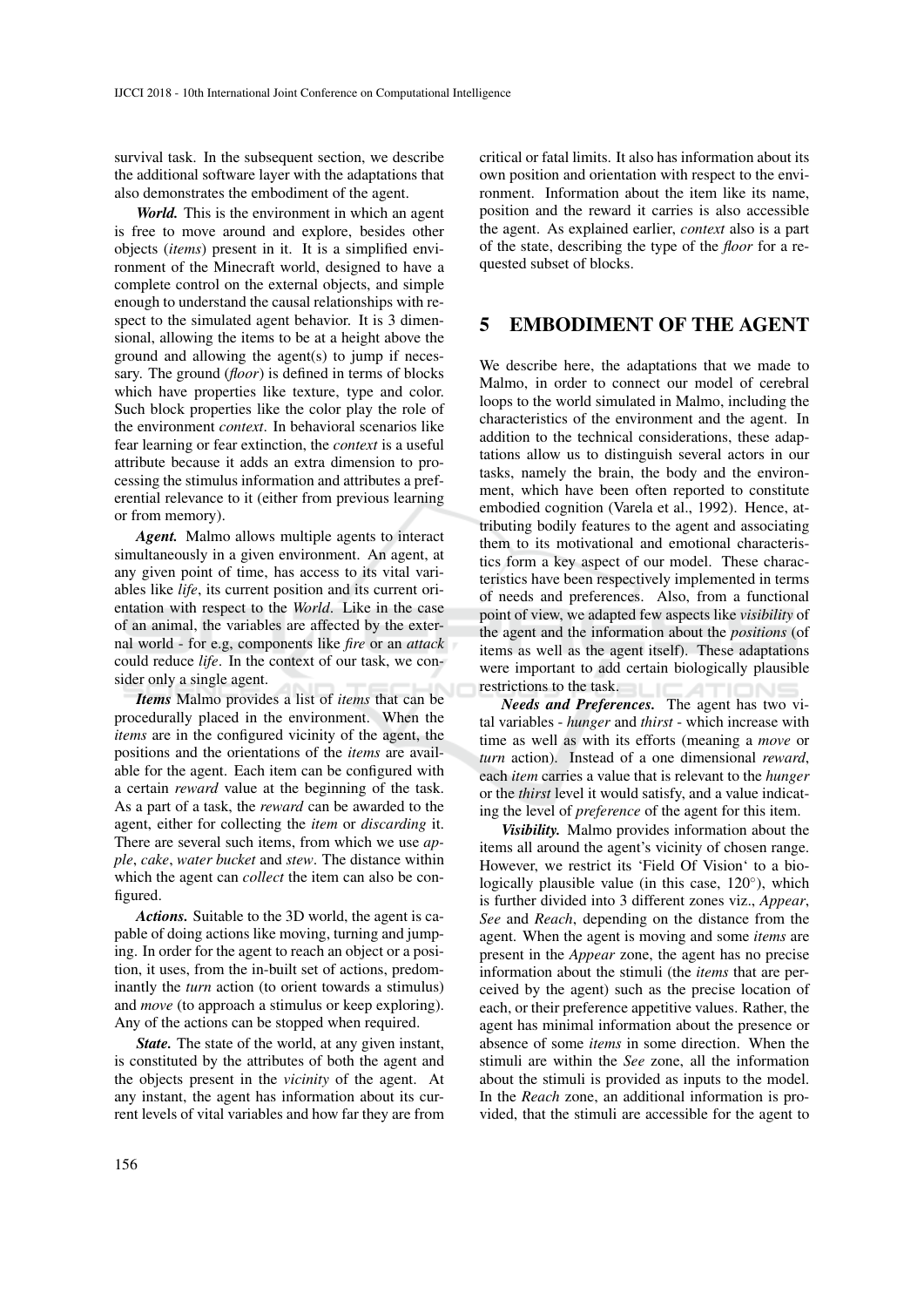

Figure 2: Zones of visibility in the field of agent's vision. Zone marked 'R' is *Reach*, 'S' is *See* and 'A' is *Appear*.

*consume*.

*Positions* In regard to the positions of the agent and the *items* in the environment, Malmo provides their exact coordinates, the absolute yaw details with respect to the environment. But to demonstrate a very important feature within each loop of the model, we avoid using these exact position details. Instead, we take the agent as the origin, convert the relative distance and orientations of the items into signals that regulate the activity within the loops of the model. It is usually these feedback signals relative to the desired state and the current state of the agent that sustain the execution of a selected goal.

# 6 SCENARIOS

We intentionally define a world with simple and few characteristics, in order to study precisely, not only the functioning of each loop, but also the way they interact with one another to emulate specific kinds of behavior. We present here for illustration, some behaviors that could be demonstrated with the model to emulate and others that are part of our ongoing work.

#### 6.1 Exploration Behavior

Actions for spatial exploration can be triggered for several reasons. They can be triggered if, as in goaldirected behaviors described below, the agent must explore the environment to find desired stimuli. They can be also triggered, as in the stimulus-driven behavior described below, if the agent has no current need, to give it the opportunity to discover new options. For any kind of behavior, the agent can also apply an exploration/exploitation strategy (Humphries et al., 2012) and at any moment interrupt the current behavior to explore. The exploration behavior is also particularly important at the beginning of the task, when the agent rotates until it can perceives some stimuli. If nothing is perceived, the agent selects a random direction, moves by a random distance and rotates again. When some stimuli are perceived, if they are in the Appear zone, the agent moves in that direction until they are in the See zone and can be discriminated. Then depending on the current behavior, several actions can be triggered as described below.

This basic behavior also forms an interesting basis to learn or update the contingencies in the environment or between characteristics of the environment and those of the agent. Particularly, in the limbic loops, this can contribute to set the values of the preferences and help connect some items to the needs they can satisfy. In the sensori-motor loops, this can help calibrate the movements of the agent and learn the consequences (in terms of modification in the perception) of their activation. However, since the work we report here concerns the dynamics of the loops, we provide the agent with this initial learning of fundamental contingencies as a pre-existing set of values, thereby enabling the agent to exploit them in its behavior.

#### 6.2 Goal Directed Behavior (GD)

The system has been initially designed for a simple survival task, corresponding to activate the loops in a hierarchical way. First the *Why* limbic loop monitors the levels of the needs and when one of them passes above a critical threshold, satisfying this need becomes the primary goal of the agent. In the What limbic loop, the objects associated to the satisfaction of this need, are set as potential secondary goals and are activated as desired. If none of them is presently perceived, an exploration behavior is triggered in the *Where* sensori-motor loop, making the agent rotate until it perceives some stimuli. If they are too far (in the Appear zone), the agent approaches for them to be in the See zone and gathers their characteristics including the preferences. If several stimuli are perceived, the one with the highest preference is selected as the secondary goal of the behavior. The agent approaches the stimulus until it reaches and consumes it, thus satisfying the goals of the behavior. An implementation of this behavior is described in the section *Illustrations*.

#### 6.3 Stimulus Driven Behavior (SD)

Without a specific goal or motivation, the agent can wander in the environment and discover by chance one or several items. In this case, the *What* limbic loop (estimating agent's *preference* from external information) is triggered and can select the most preferred item. Although the Why limbic loop (defin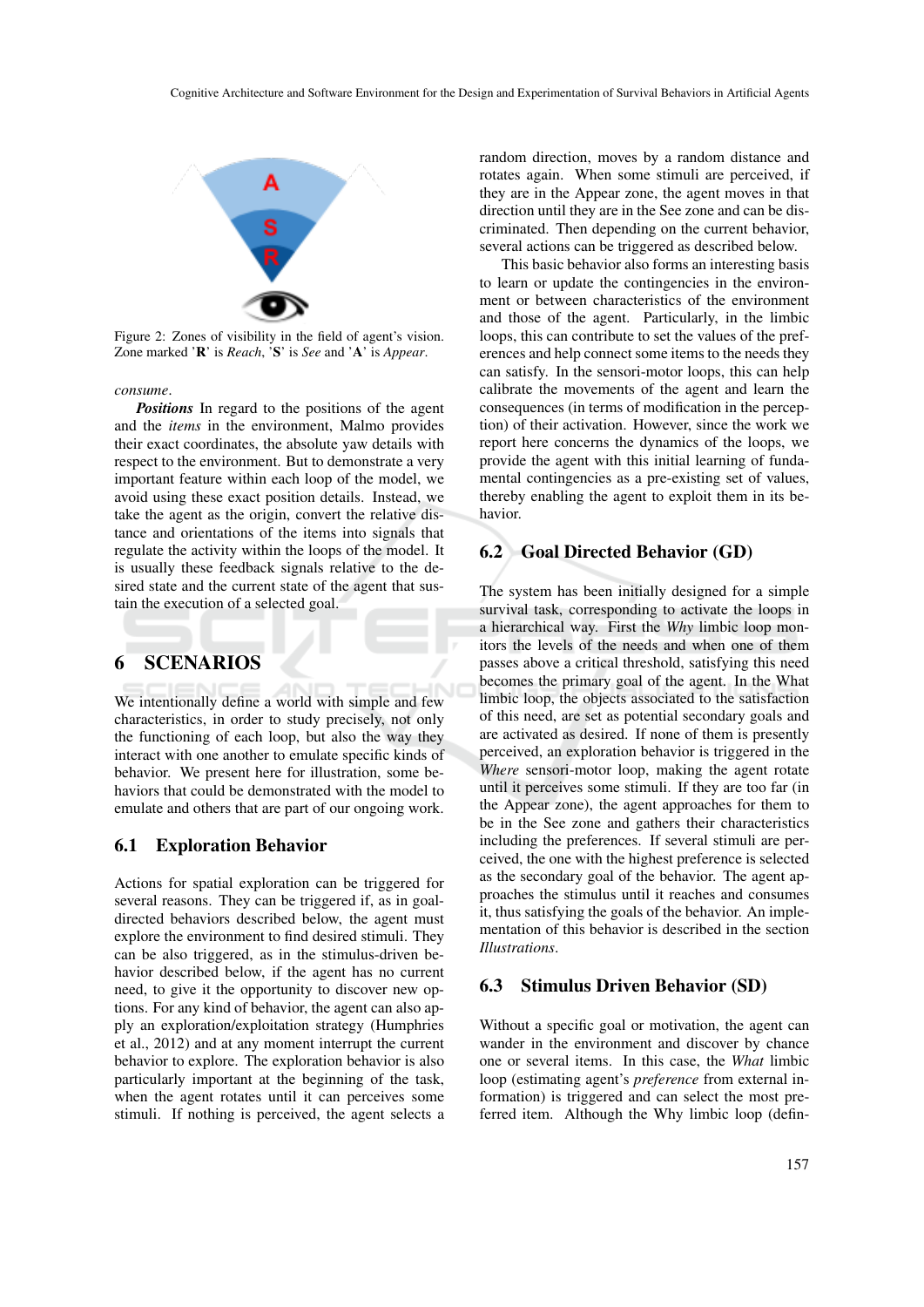ing the levels of *need*) has not triggered the decision making process beforehand, it can be activated by this *preference* and, depending on the corresponding level of *need*, it can decide to activate the sensori-motor loops to execute an action in order to reach and consume the selected item.

## 6.4 Opportunistic Behavior

As a part of our ongoing work, we would like to be able to interrupt a behavior in an opportunistic way. This is specifically the case when the agent is engaged in a goal-driven behavior and suddenly perceives a stimulus corresponding to the non-selected need but with a strong preference. In this case, it is conceivable to reason that, in some condition, it is preferable to choose a stimulus with a strong impact on a minor need as compared to another stimulus with a minor impact on the current need. This could be particularly the case if the stimulus with the strong preference is rare or if stimuli detected to satisfy the major need have very low levels of preference (or both). Better understanding the mutual influences between the limbic loops (Haber et al., 2000) is one of the major challenges in our ongoing work.

# 7 ILLUSTRATIONS

Figure 3 shows a sequence of snapshots from a goaldirected behavior, as implemented in Malmo. In this basic scenario, the agent has already selected its most urgent need, (*hunger* in figure 3(b) inset). The satisfaction of this need now becomes a *desired* state as a primary goal, which remains active in the *Why* loop until the need is satisfied. From previous experience to address the current need, the *Why* loop triggers the *desired* state of the stimuli known to satisfy the need, in the *What* loop. Figure 3(a) illustrates this exploration behavior, where the agent starts to move with a *desired* activation for some items (*apple* and *cake* in this case). If, as it is the case here, perceived stimuli are too far (in the Appear zone), the agent will have to move until they are in the See zone and can be discriminated.. When the detected stimuli are in the See zone, the simplest of the cases is when only one of the *items* is desired and can be directly selected. However, when encountered with multiple desired *items*, the agent has to *decide* the suitable choice among the *items*, suitable meaning the one with the highest preference (as illustrated in figure 3(b)).

Once the decision has been made, as a secondary goal, the selected stimulus becomes *desired* in the *What* loop and remains active until it is reached. The

execution of the behavior involves two steps. *(i)* To evoke the necessary sequence of actions to reach the goal and *(ii)* to sustain the selected goal until the agent actually reaches the selected stimulus. In the case considered here, once an *item* is chosen, the other secondary goals are to orient towards the selected item and the reach it. The agent starts *turning* towards the chosen *item*. Here *turning* doesn't stop by using the target yaw provided by Malmo. Instead, we derive a feedback signal to the *Where* loop to sustain the act of *turning* until the agent is oriented towards the *item*, as illustrated in figure  $3(c)\&(d)$ .

Then, the agent can move towards the target to reach it. With exactly the same mechanisms as described above, but here applied in the *How* loop, the goal of reaching is maintained until the item is reached. And once reached, this goal is considered achieved. In our current implementation, the internal action of consumption is automatically triggered when an item is reached. In this case, the goal in the *What* loop (sustained from the initial selection of the goal) is considered achieved. This consumption will also modify the level of need and similarly, the goal in the *Why* loop is also considered satisfied. This terminates the behavior as this was the primary goal of the scenario illustrated.



Figure 3: Snapshots at different stages in the task. The figure shows several steps involved in a goal-directed behavior of the agent. (a) *exploration* until the agent finds some stimuli in the *Appear* zone. (b) *decision* among the stimuli in the *See* zone, corresponding to the current need (inset:hunger). (c) *orienting* towards the selected stimulus until it is in the line of sight. (d) ready to *approach* towards the oriented stimulus.